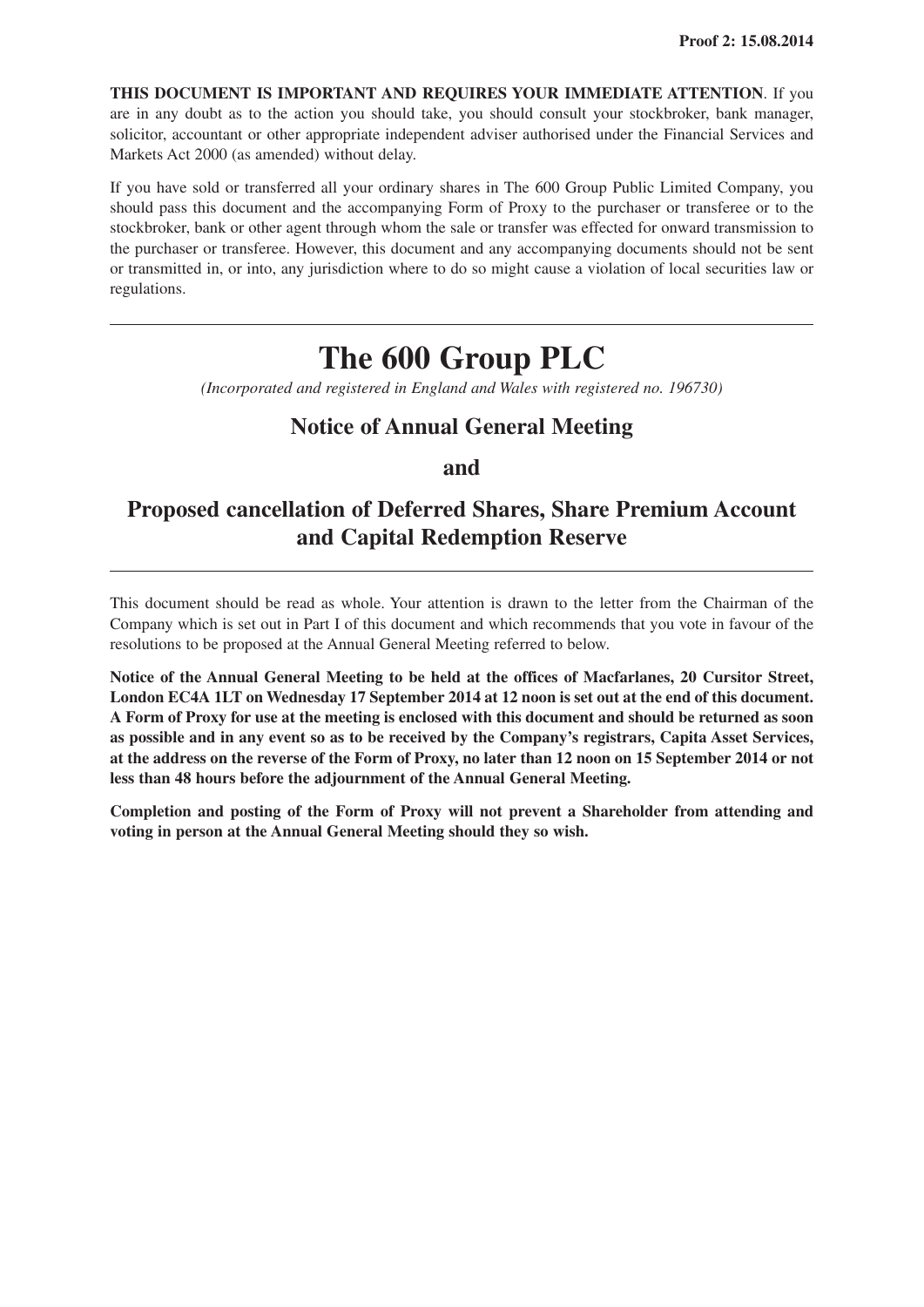# **Definitions**

| Act                               | the Companies Act 2006                                                                                                                                                                                                                                            |
|-----------------------------------|-------------------------------------------------------------------------------------------------------------------------------------------------------------------------------------------------------------------------------------------------------------------|
| <b>AIM</b>                        | the AIM market of the London Stock Exchange                                                                                                                                                                                                                       |
| <b>Annual General Meeting</b>     | the annual general meeting of the Company, notice of which is set<br>out at the end of this document and including any adjournment(s)<br>thereof                                                                                                                  |
| <b>Annual Report and Accounts</b> | the annual report and accounts of the Company for the period ended<br>29 March 2014                                                                                                                                                                               |
| <b>Articles</b>                   | the articles of association of the Company as adopted by special<br>resolution on 29 September 2010                                                                                                                                                               |
| <b>Board</b>                      | the board of Directors of the Company as at the date of this<br>document                                                                                                                                                                                          |
| <b>Capital Reduction</b>          | the proposed reduction of capital involving the cancellation of the<br>Deferred Shares, the Share Premium Account and the Capital<br>Redemption Reserve, as set out in the Chairman's letter in Part I of<br>this document                                        |
| <b>Capital Redemption Reserve</b> | the capital redemption reserve of the Company                                                                                                                                                                                                                     |
| Company                           | The 600 Group PLC                                                                                                                                                                                                                                                 |
| Court                             | the Companies Court, the Chancery Division of the High Court of<br>Justice of England and Wales                                                                                                                                                                   |
| <b>Deferred Shares</b>            | The $57,233,679$ deferred shares of 24p each in the capital of the<br>Company                                                                                                                                                                                     |
| <b>Directors</b>                  | the directors of the Company as at the date of this document                                                                                                                                                                                                      |
| <b>Form of Proxy</b>              | the Form of Proxy accompanying this document relating to the<br><b>Annual General Meeting</b>                                                                                                                                                                     |
| Group                             | the Company and its subsidiaries                                                                                                                                                                                                                                  |
| <b>London Stock Exchange</b>      | London Stock Exchange plc                                                                                                                                                                                                                                         |
| <b>Ordinary Shares</b>            | ordinary shares of 1p each in the capital of the Company                                                                                                                                                                                                          |
| <b>Registrar of Companies</b>     | the Registrar of Companies under the Act                                                                                                                                                                                                                          |
| <b>Shareholders</b>               | the holders of Ordinary Shares                                                                                                                                                                                                                                    |
| <b>Share Premium Account</b>      | the share premium account of the Company                                                                                                                                                                                                                          |
| <b>Special Reserve</b>            | a reserve to which the sums set free as a result of the Capital<br>Reduction will be set aside for the purposes of reducing or<br>eliminating deficits in the Company's profit and loss account and<br>which will otherwise not be treated as being distributable |
| UK or the United Kingdom          | the United Kingdom of England, Wales, Scotland and Northern<br>Ireland                                                                                                                                                                                            |
| £                                 | Great British pounds, the basic unit of currency in the United<br>Kingdom                                                                                                                                                                                         |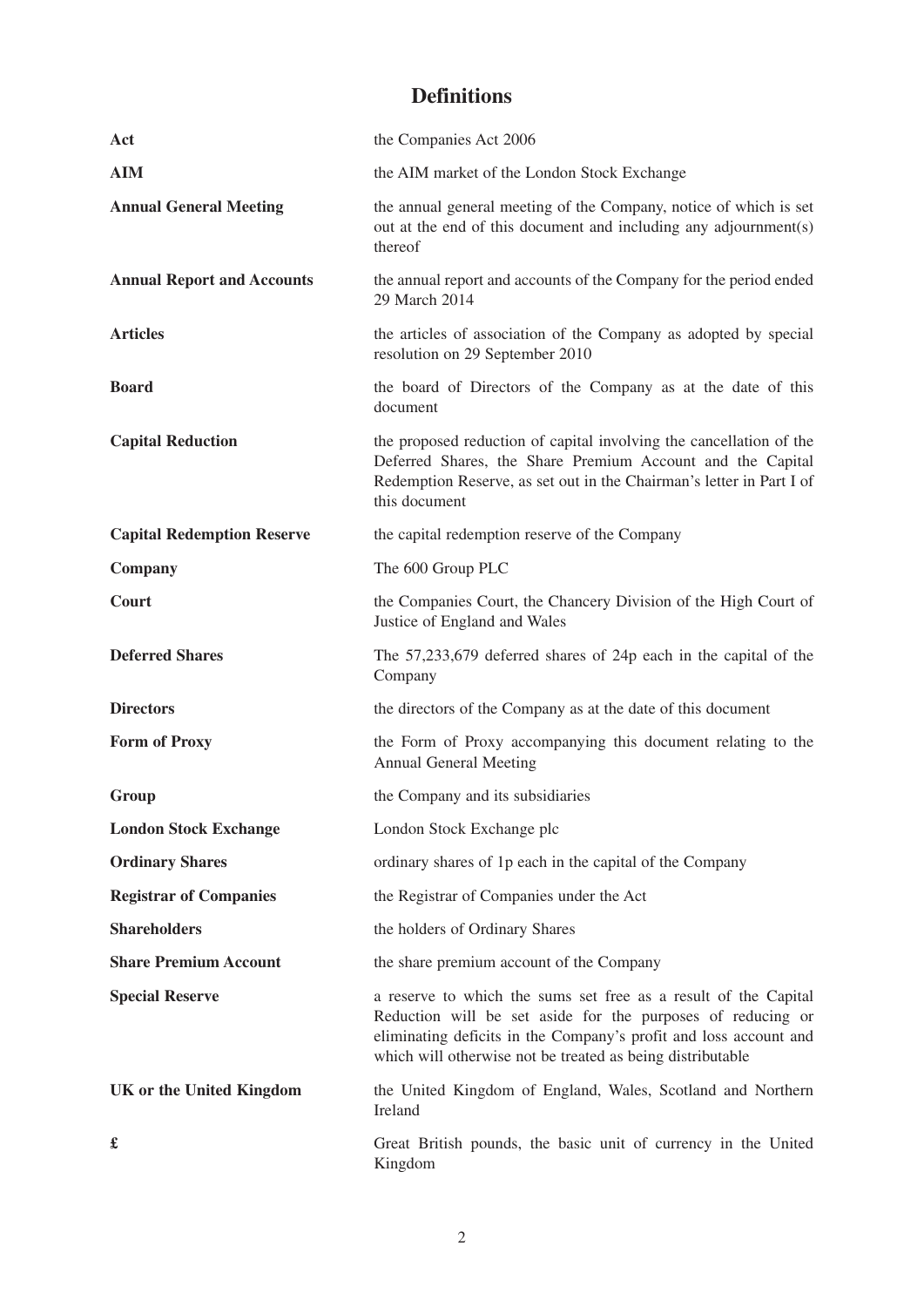## **Part I**

## **Letter from the Chairman of The 600 Group PLC**

Registered no.196730

*Registered Office:* Union Street Heckmondwike West Yorkshire WF16 0HL

#### **To holders of ordinary shares in The 600 Group Public Limited Company**

20 August 2014

#### **Dear Shareholder**

#### **Annual General Meeting and Proposed Capital Reduction**

A formal notice of the ninetieth Annual General Meeting of the Company to be held at the offices of Macfarlanes, 20 Cursitor Street, London EC4A 1LT on 17 September 2014 at 12 noon and a Form of Proxy for use at the Annual General Meeting, accompany this letter. A copy of the Annual Report and Accounts will be sent or made available to members in advance of the Annual General Meeting. The notice sets out the resolutions to be proposed at the Annual General Meeting and this letter explains their terms more fully.

#### **Ordinary Business**

#### *Resolution 1 – Report and accounts*

The Directors are under a duty in respect of each financial year to lay the accounts and the reports of the Directors and the auditor before the Company in general meeting. This gives Shareholders the opportunity to ask questions on the contents of the Annual Report and Accounts before voting on the resolution.

#### *Resolution 2 – Auditor*

This resolution proposes the re-appointment of KPMG LLP as auditor until the conclusion of the next annual general meeting and, in accordance with standard practice, authorises the Directors to determine the auditor's remuneration.

#### *Resolutions 3 and 4 – Directors*

The Articles require each Director to retire at the third annual general meeting after which he was appointed or re-appointed. This year Mr. Paul Dupee and Mr. Derek Zissman shall retire and each offers themselves for re-election as a non-executive director of the Company.

#### *Resolution 5 – Authority to allot shares*

The Act provides that the Directors may not allot Ordinary Shares unless authorised to do so by the Company in general meeting or by its Articles. This resolution proposes that the Directors are given authority to allot Ordinary Shares and other relevant securities up to an aggregate nominal amount of one half of the issued Ordinary Share capital of the Company as at the close of business on 19 August 2014 (being the latest practicable date prior to publication of this document) without obtaining further consent of its shareholders.

The authority shall expire at the close of the 2015 annual general meeting and will replace the authority granted to the Directors at last year's annual general meeting.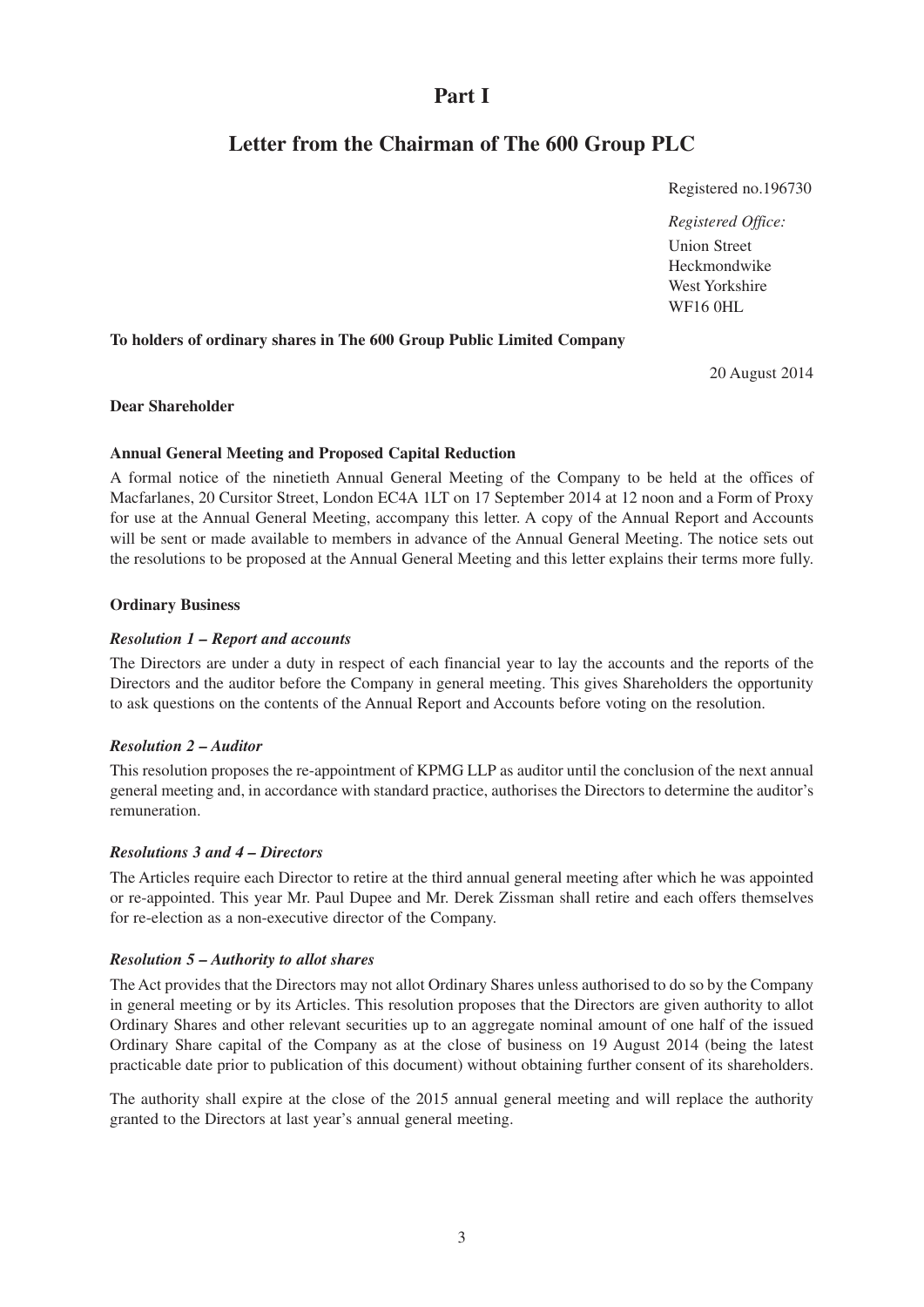#### **Special Business**

#### *Resolution 6 – Authority to purchase own shares*

This resolution is to grant the Company authority to make market purchases of its own shares. The authority should not be taken to imply that shares will be purchased at any particular price or, indeed, at all. The authority will expire at the close of the 2015 annual general meeting. The resolution specifies the maximum number of shares which may be purchased (representing approximately 10 per cent. of the Company's issued Ordinary Share capital as at 19 August 2014 (being the latest practicable date prior to publication of this document) and the maximum and minimum prices at which they may be bought, reflecting the requirements of the Act. The purchases will only be made on AIM. The Directors have not yet decided whether such shares, if repurchased, would be cancelled or taken into treasury, and a decision would be taken in the light of prevailing circumstances. The Board will only exercise the power to make purchases of shares after consideration of the effects on earnings per share and the benefits for Shareholders generally.

#### *Resolution 7 – Disapplication of pre-emption rights*

The Act gives holders of Ordinary Shares, with limited but important exceptions, certain rights of preemption on the issue for cash of new equity securities. The Directors believe that it is in the best interests of the Company that, as in previous years, the Board should have limited authority to allot some shares for cash without first having to offer such shares to existing Shareholders. The Directors' current authority expires at the close of the forthcoming Annual General Meeting and, accordingly, this resolution seeks to renew this authority on similar terms for a further period, expiring at the close of the 2015 annual general meeting. The authority, if granted, will relate to allotment in respect of rights issues and similar offerings (where difficulties arise in offering shares to certain overseas shareholders and in relation to fractional entitlements and certain other technical matters) and generally to allotments (other than in respect of rights issues) of equity securities having an aggregate nominal value not exceeding 10 per cent. of the issued Ordinary Share capital of the Company as at 19 August 2014 (being the latest practicable date prior to publication of this document).

#### *Resolution 8 – Political donations*

Part 14 of the Act prohibits the Group from making political donations or from incurring political expenditure in respect of a political party or other political organisation or an independent election candidate unless authorised by Shareholders. Aggregate donations made by the Group of £5,000 or less during any 12 month period will not be caught.

Neither the Company nor any of its subsidiaries have any intention of making any political donations or incurring any political expenditure. However, the penalties for breaching the legislation, even if inadvertent, are severe and the Act defines "political party", "political organisation", "political donation" and "political expenditure" widely. For example, bodies, such as those concerned with policy review and law reform or with the representation of the business community or sections of it, which the Company and/or its subsidiaries may see benefit in supporting, may be included in these definitions.

Accordingly, the Company wishes to ensure that neither it nor its subsidiaries inadvertently commits any breaches of the Act through the undertaking of routine activities, which would not normally be considered to result in the making of political donations and political expenditure being incurred.

#### *Resolution 9 – Capital Reduction*

As I noted in my Chairman's Statement in the Annual Report and Accounts, the Board currently considers that the retention of earnings for redeployment in the business continues to be the most appropriate use of available financial resources in the short term, and accordingly do not recommend the payment of any dividend in respect of the current financial year. However, as I also noted in that same statement, the Board intends to implement a corporate restructuring which would enable the Company to pay dividends and otherwise return value to its Shareholders in the event that circumstances alter in the future.

This resolution seeks approval to carry out a reduction of the Company's share capital and reserves by way of cancellation of the Deferred Shares, the Share Premium Account and the Capital Redemption Reserve.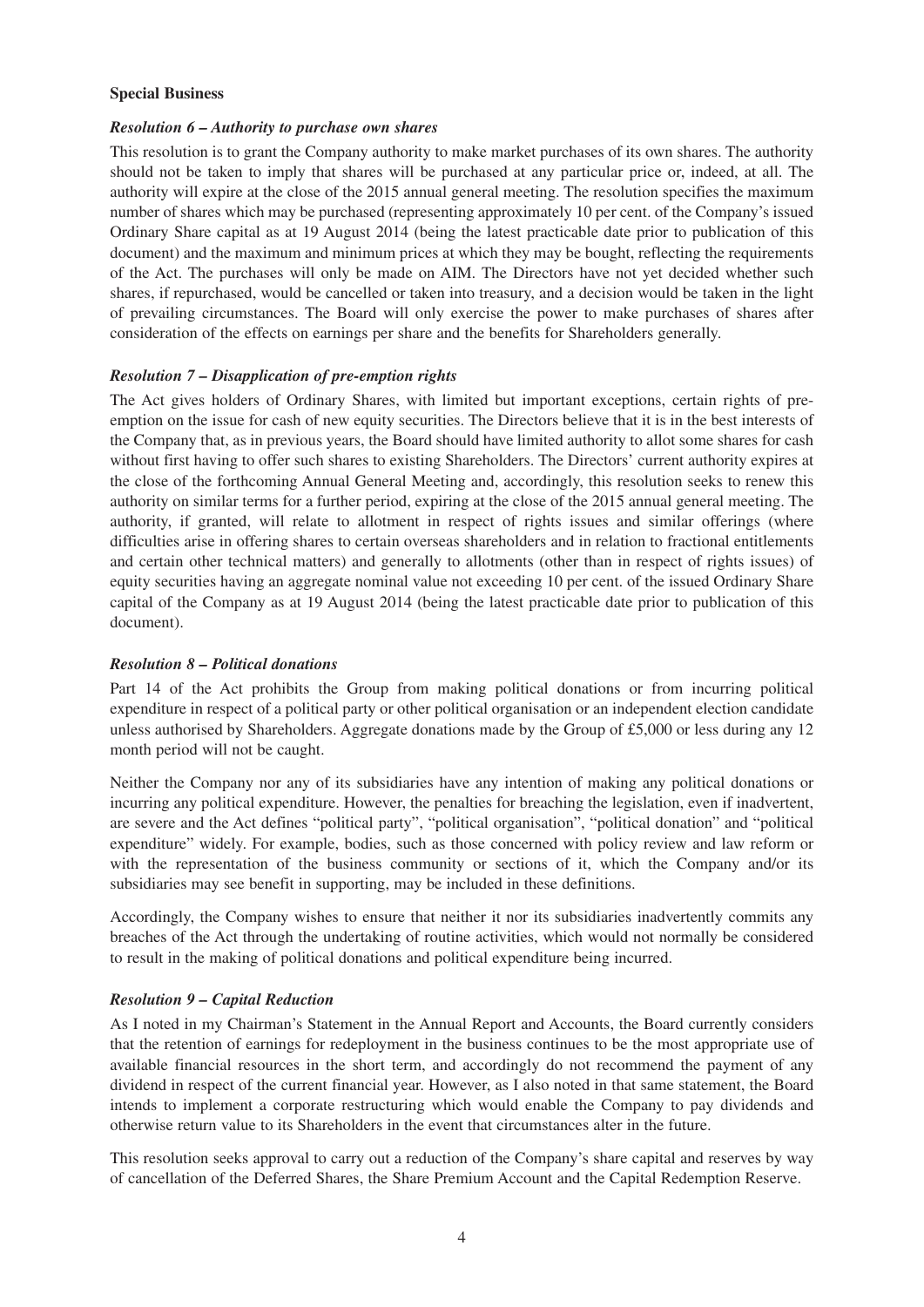#### *Capital Reduction – Deferred Shares*

As at 19 August 2014 (being the latest practicable date prior to publication of this document), the Company's issued share capital included 57,233,679 Deferred Shares. The nominal value of the Deferred Shares is part of the capital of the Company and therefore not distributable.

The Deferred Shares arose as a result of the reorganisation of the Company's share capital in 2011. During 2011 each issued ordinary share of 25p was sub-divided and converted into one new ordinary share of 1p and one Deferred Share. The Deferred Shares carry no voting or dividend rights and only very limited rights to participate in the capital of the Company upon a winding-up. These rights are such as to make the Deferred Shares virtually worthless in the hands of the holder. However, in the Company's books the capital paid up on the Deferred Shares represents £13,736,082.96, being the aggregate nominal value of all the Deferred Shares. Cancelling the Deferred Shares with the prior approval of Shareholders by way of a special resolution and the subsequent approval of the Court will remove them from the Company's balance sheet and permit an amount of £13,736,082.96 to be released to the Special Reserve, which may then be used to reduce or eliminate losses (if any) arising on the profit and loss account, and will also be retained for the protection of the Company's creditors that are in existence as at the date of the Capital Reduction.

Article 7.2.3 of the Articles gives the Company authority (subject to the Act) to cancel any Deferred Share without making payment to the holder. In accordance with Article 7.2.5 of the Articles, the cancellation of the Deferred Shares pursuant to a reduction of capital for no consideration will not constitute a variation of the rights attaching to the Deferred Shares. Consequently, the Capital Reduction can be approved without the approval of the holders of the Deferred Shares.

#### *Capital Reduction – Share Premium Account and Capital Redemption Reserve*

With the approval of a company's shareholders, a company may, by way of special resolution and subsequent confirmation by the Court, reduce or cancel its share premium account and capital redemption reserve (which would otherwise be treated as nondistributable reserves, in accordance with applicable law and accounting standards) and in certain circumstances credit some or all of such sum arising to its profit and loss account. To the extent that the release of such a sum creates or increases a credit on the profit and loss account, that sum represents distributable reserves.

The Share Premium Account and the Capital Redemption Reserve currently stand at £17,979,001.30 (resulting from the issue of Ordinary Shares at a premium to their nominal value) and £2,500,000.00 (resulting from the Company's redemption/buy-back of its own shares) respectively. It is now proposed to cancel and extinguish the entire amount (being an aggregate amount of £20,479,001.30) standing to the credit of the Share Premium Account and the Capital Redemption Reserve. The release of £20,479,001.30 shall be credited to the Special Reserve.

#### *Capital Reduction – procedure*

If resolution 9 is duly passed, it is the intention of the Company thereafter to apply to the Court for confirmation of the Capital Reduction. The Capital Reduction will then take effect when an order of the Court confirming the Capital Reduction and a statement of capital approved by the Court has been registered with the Registrar of Companies. The actual date of the two Court hearings to confirm the Capital Reduction will be advertised in a national newspaper, as directed by the Court, at least 7 days prior to the second of these Court hearings.

In order to approve the Capital Reduction, the Court will need to be satisfied that the interests of the creditors of the Company as at the date the Capital Reduction takes effect will not be prejudiced. The Company expects to give an undertaking to the effect that unless and until the Court orders otherwise or until all such creditors of the Company have been paid or have otherwise consented, the sums set free by the Capital Reduction and any profit arising from, *inter alia*, (1) any revaluation or disposal of any of the Company's assets; (2) any release of any provision; and/or (3) any dividends paid to the Company by any of its subsidiaries, in each case that are in existence as at the date the Capital Reduction takes place, will be credited to the Special Reserve. The Special Reserve will be used to eliminate the current deficit on the accumulated profit and loss account, to reduce or eliminate future losses (if any) arising on that account ,and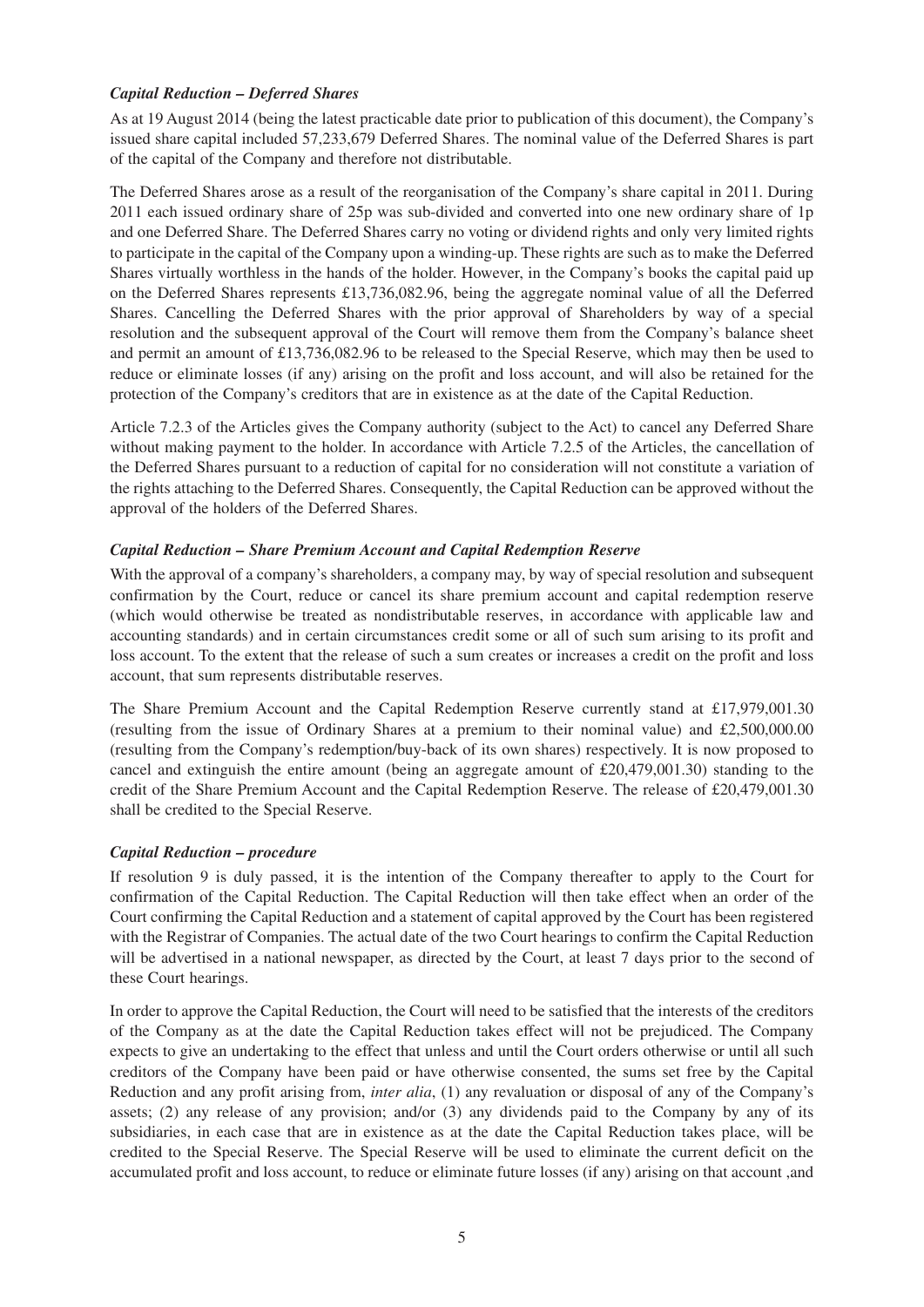will also be retained for the protection of the Company's creditors that are in existence as at the date of the Capital Reduction.

As the Company has few creditors, it is unlikely that any undertaking given will be in place for a significant period of time, however, the terms upon which the Court is willing to approve the Capital Reduction are for the Court to determine and the Company will give to the Court such undertaking as it is advised is appropriate, and for as long as the Special Reserve remains non-distributable pursuant to the undertaking, it will be unavailable for distribution to Shareholders.

The Directors reserve the right (where necessary by application to the Court) to abandon, discontinue or adjourn any application to the Court for confirmation of the Capital Reduction if the Directors believe that the terms required to obtain confirmation are unsatisfactory to the Company or if, as the result of a material unforeseen event, the Directors consider that to continue with the Capital Reduction would be inappropriate or inadvisable.

#### **Recommendation**

Your Directors unanimously believe the proposals in relation to the resolutions to be proposed at the Annual General Meeting are in the best interests of the Company and its Shareholders as a whole and recommend Shareholders to vote in favour of the resolutions, as they intend to do in respect of their own beneficial shareholdings.

Shareholders are recommended to seek their own personal tax advice in relation to the Capital Reduction proposals.

#### **Action to be taken**

All Shareholders are entitled to attend and vote on all resolutions at the Annual General Meeting. A Form of Proxy for use at the Annual General Meeting is enclosed. Whether or not you intend to be present at the meeting, you are requested to complete and return the Form of Proxy in accordance with the instructions printed thereon as soon as possible and in any event so that it is received by the Company's registrar, Capita Asset Services, The Registry, 34 Beckenham Road, Beckenham, Kent, BR3 4TU no later than 12noon on 15 September 2014. Completion and return of the Form of Proxy will not prevent you from attending the Annual General Meeting and voting in person should you wish.

Yours faithfully

**Paul Dupee** *Chairman*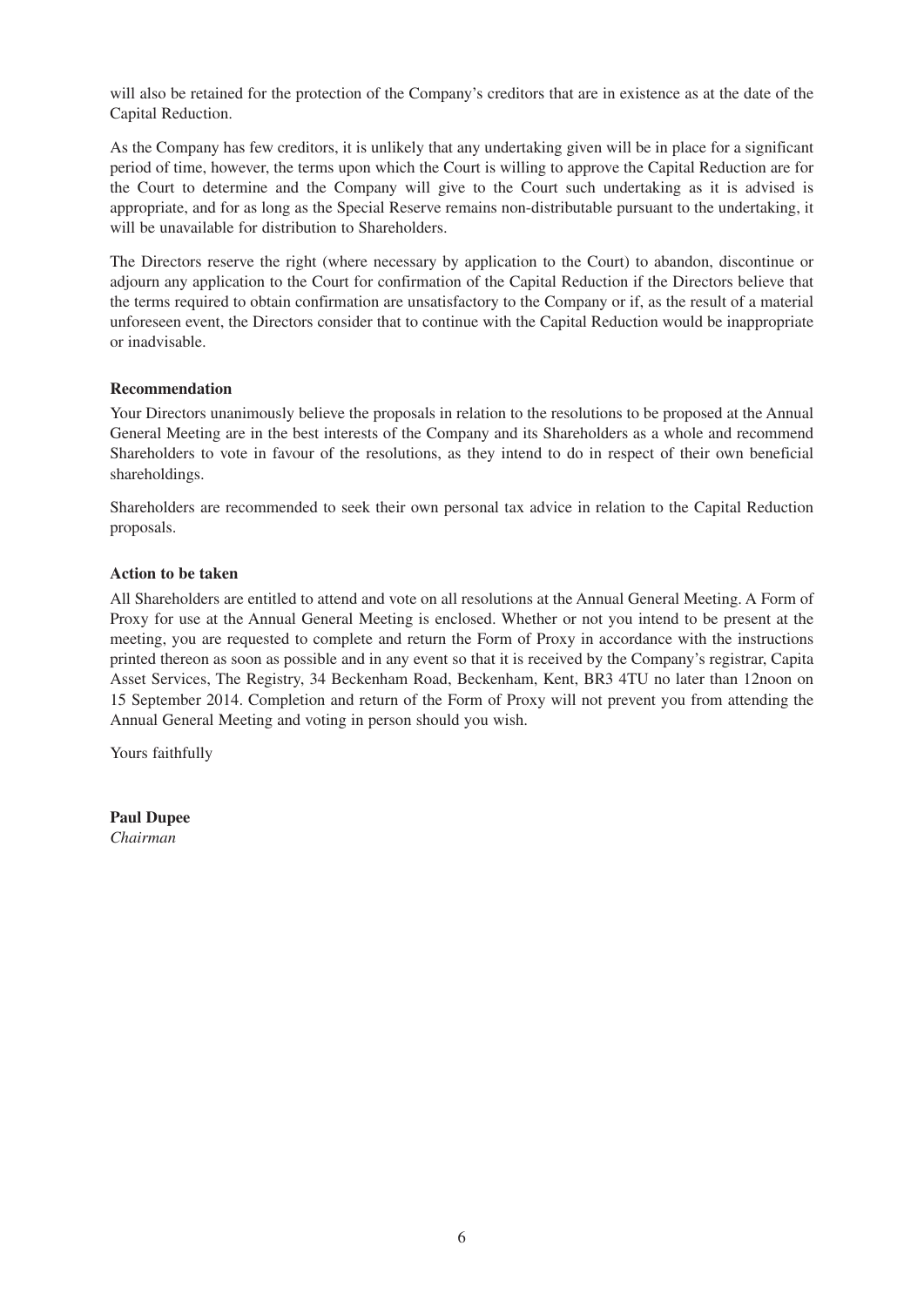## **Part II**

## **Notice of Annual General Meeting**

Notice is hereby given that the ninetieth Annual General Meeting of The 600 Group Public Limited Company (the "**Company**") will be held at the offices of Macfarlanes, 20 Cursitor Street, London EC4A 1LT on 17 September 2014 at 12 noon and the business to be brought before the meeting will be passing resolutions 1 to 5 and 8 as ordinary resolutions and resolutions 6, 7 and 9 as special resolutions:

#### **Ordinary Business**

- 1. To receive the accounts, together with the reports of the Directors and auditor, for the period ended 29 March 2014.
- 2. To re-appoint KPMG LLP as auditor of the Company to hold office from the conclusion of this Annual General Meeting until the conclusion of the next Annual General Meeting and to authorise the Directors to fix their remuneration.
- 3. To re-elect Mr. Paul Dupee as a non-executive director of the Company.
- 4. To re-elect Mr. Derek Zissman as a non-executive director of the Company.
- 5. That, in substitution for all subsisting authorities given at the Company's last Annual General Meeting, the Directors be generally and unconditionally authorised, pursuant to and in accordance with section 551 of the Companies Act 2006, to exercise all powers of the Company to allot shares in the Company or grant rights to subscribe for, or convert any security into, shares in the Company up to an aggregate nominal amount of one half of the issued ordinary share capital of the Company as at the close of business on 19 August 2014.

This authority shall expire at the conclusion of the Annual General Meeting of the Company to be held in 2015 save that the Company may, before this authority expires, make any offer, agreement or arrangement which would or might require shares to be allotted or rights to be granted after such expiry and the Directors may allot shares or grant rights pursuant to such offer, agreement or arrangement as if the authority had not expired.

#### **Special Business**

- 6. That the Company be and is hereby generally and unconditionally authorised for the purposes of section 701 of the Companies Act 2006 (the "Act") to make one or more market purchases (within the meaning of section 693(4) of the Act) of ordinary shares of 1p each in the capital of the Company provided that:
	- (a) the maximum aggregate number of ordinary shares authorised to be purchased is 10 per cent. of the Company's issued ordinary share capital as at the close of business on 19 August 2014;
	- (b) the minimum price which may be paid for such shares is 1p per share;
	- (c) the maximum price which may be paid for an ordinary share shall not be more than 5 per cent. above the average of the middle market quotations for an ordinary share as derived from AIM for the five business days immediately preceding the date on which the ordinary share is purchased;
	- (d) unless previously renewed, varied or revoked, the authority conferred shall expire at the conclusion of the Company's next Annual General Meeting; and
	- (e) the Company may make a contract or contracts to purchase ordinary shares under the authority conferred prior to the expiry of such authority which will or may be executed wholly or partly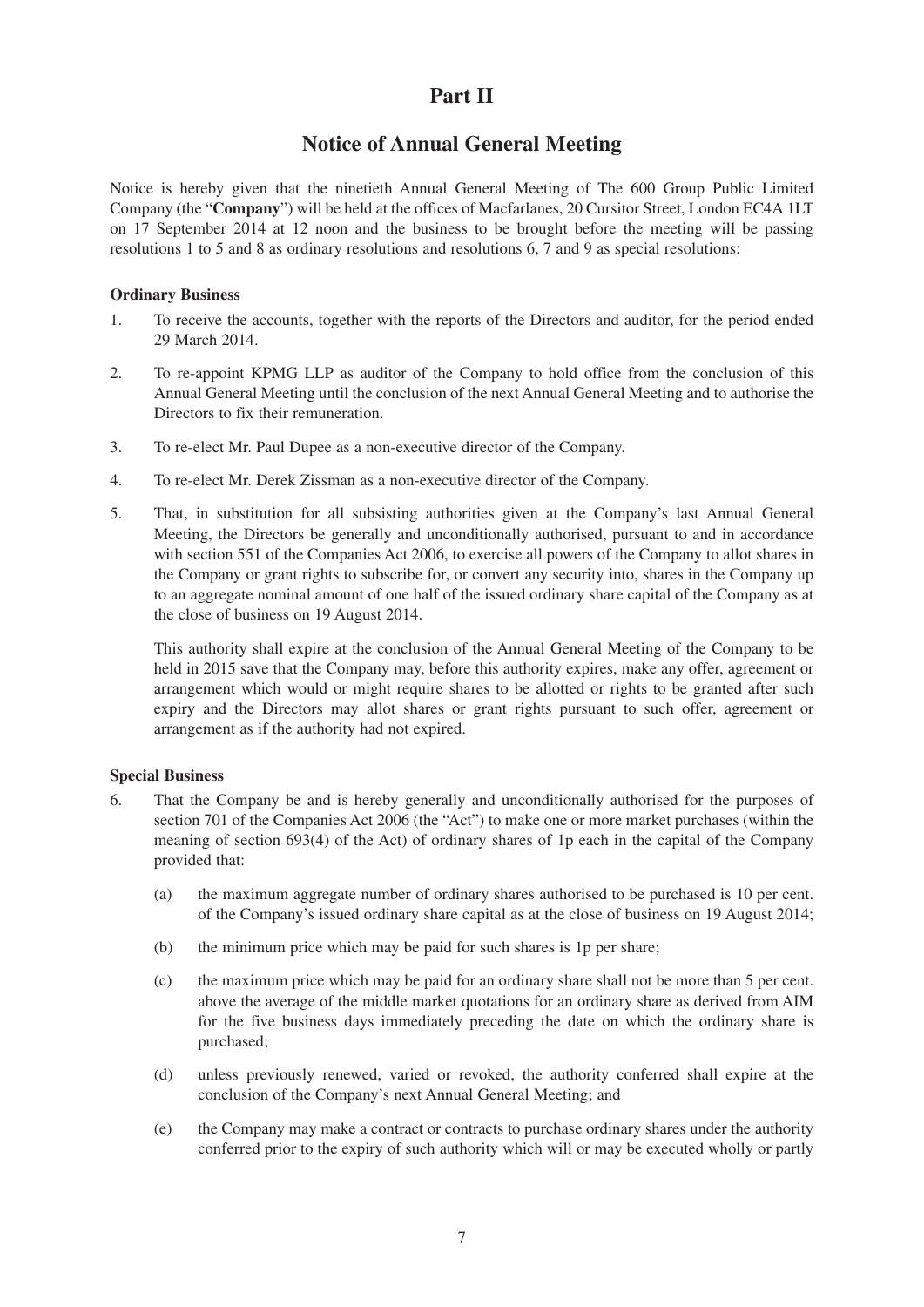after the expiry of such authority and may make a purchase of ordinary shares in pursuance of any such contract or contracts.

- 7. That, subject to the passing of resolution 5, the Directors be and they are hereby empowered pursuant to section 570 of the Companies Act 2006 (the "Act") to allot equity securities (within the meaning of section 560 of the Act) for cash pursuant to the authority conferred by resolution 5 as if section 561(1) of the Act did not apply to the allotment, provided that this power shall be limited to the allotment of equity securities:
	- (a) in connection with an offer of such securities by way of rights to holders of ordinary shares in proportion (as nearly as may be practicable) to their respective holdings of such shares, but subject to such exclusions or other arrangements as the Directors may deem necessary or expedient in relation to fractional entitlements or any legal or practical problems under the laws of any territory, or the requirements of any regulatory body or stock exchange; and
	- (b) otherwise than pursuant to sub-paragraph (a) above up to an aggregate nominal amount of 10 per cent. of the Company's issued ordinary share capital as at the close of business on 19 August 2014

and shall expire at the conclusion of the next Annual General Meeting of the Company after the passing of this resolution save that the Company may, before such expiry, make an offer or agreement which would or might require equity securities to be allotted after such expiry and the Directors may allot equity securities in pursuance of any such offer or agreement notwithstanding that the power conferred by this resolution has expired.

Provided that the above power shall apply in relation to a sale of shares which is an allotment of equity securities by virtue of section 560(2) of the Act as if in the first paragraph of this resolution the words "pursuant to the authority conferred by resolution 5" were omitted.

- 8. That, in accordance with the section 366 of the Companies Act 2006 (the "Act"), the Company and all its subsidiaries at any time during the time that this resolution has effect be and are hereby authorised to:
	- (a) make political donations to political parties or independent election candidates not exceeding £20,000 in total;
	- (b) make political donations to political organisations other than political parties not exceeding £20,000 in total; and
	- (c) incur political expenditure not exceeding £20,000 in total, provided that the aggregate amount of any such donations and expenditure shall not exceed £20,000 during the period beginning with the passing of this resolution and ending on the date of the annual general meeting of the Company to be held in 2014.

For the purposes of this resolution the terms "political donation", "independent election candidates", "political organisations" and "political expenditure" have the meanings set out in sections 363 to 365 of the Act.

- 9. That:
	- (a) subject to court approval, the capital and reserves of the Company be reduced by:
		- (i) cancelling and extinguishing all of the issued deferred shares of 24p each; and
		- (ii) cancelling and extinguishing the entire amount standing to the credit of the share premium account and the capital redemption reserve of the Company.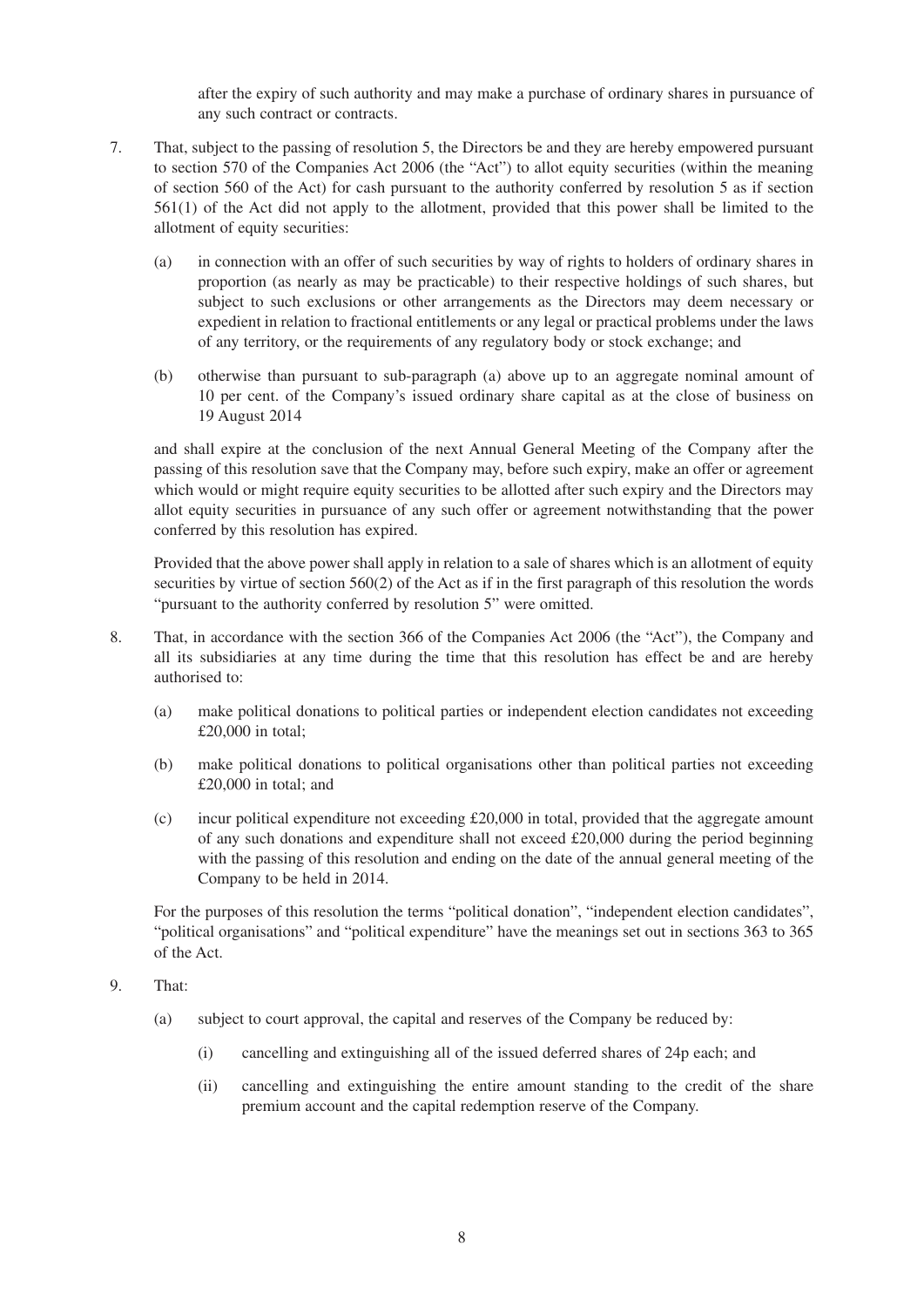- (b) subject to the passing of resolution 9(a)(i) above, the Articles of Association of the Company shall be amended by:
	- (i) deleting the definition of "Deferred Shares" in Article 2.1; and
	- (ii) deleting Article 7.2 in its entirety.

By Order of the Board

### **N R Carrick**

*Secretary*

20 August 2014